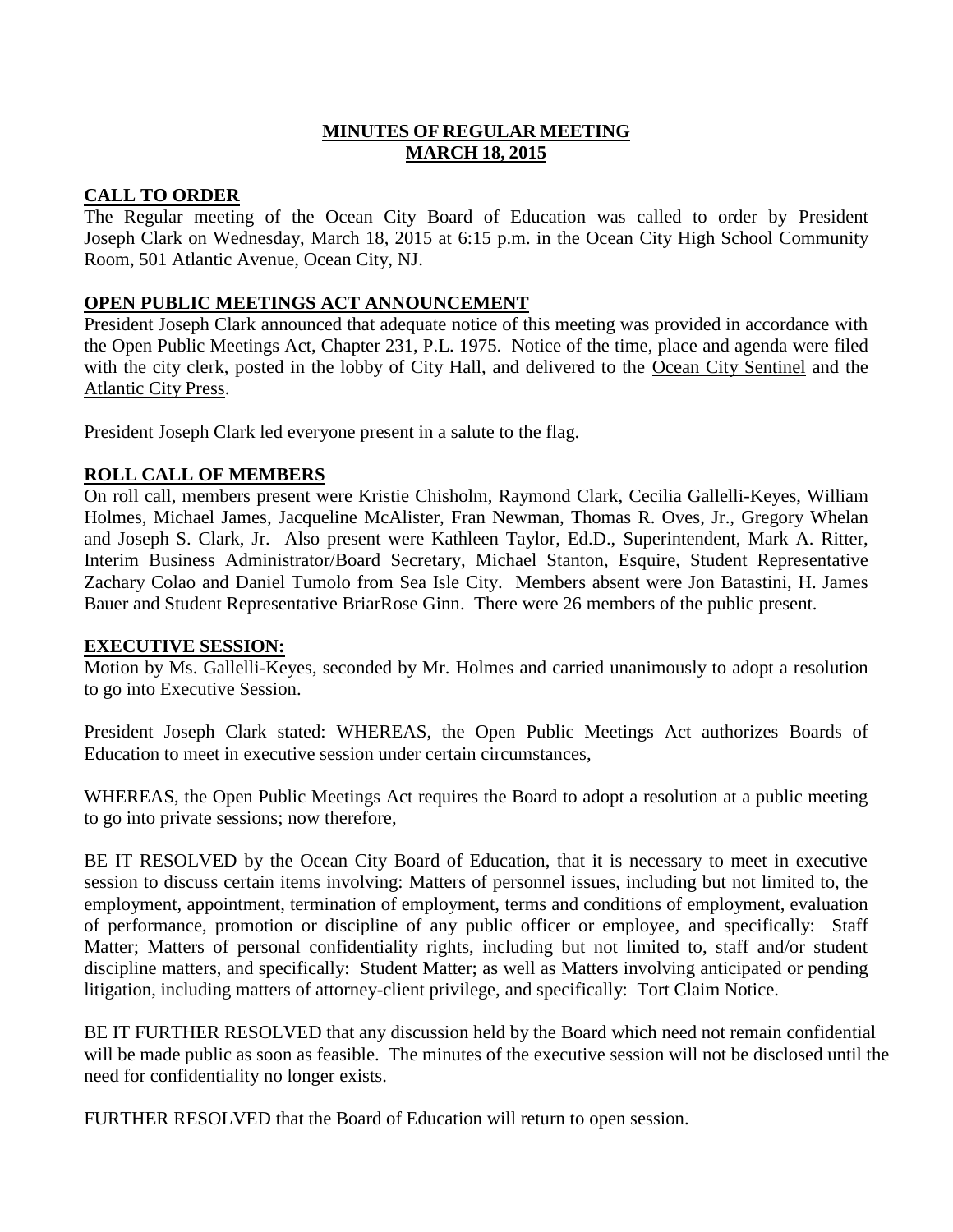The meeting adjourned into Executive Session at 6:16 p.m.

#### **RECONVENE MEETING:**

Motion by Mr. Raymond Clark, seconded by Mrs. Chisholm and carried unanimously to reconvene the public meeting at 7:03 p.m.

#### **PRESENTATIONS:**

Mr. Matt Carey, Director of Special Services, introduced Macy Oteri who made a presentation about the Best Buddies program.

Dr. Taylor recognized three students from the Intermediate School who were prize winners in the Martin Luther King, Jr. essay contest.

Dr. Vicki Scheetz provided the Board with a comprehensive description of the Olweus Bullying Program that the District has been providing since 2011. After her presentation, she answered questions from various Board members.

Mr. Ritter presented the 2015-16 preliminary budget and answered questions from Board members.

#### **PUBLIC COMMENTS – AGENDA ITEMS ONLY:**

Regarding the District's proposed purchase of a bus, Victor Staniec asked if funds were provided in the 2015-16 budget for bus drivers and bus repairs. Mr. Ritter replied that said funds are included in the budget.

Bill Fosbenner expressed concern that teachers were pulled out of classes to proctor the PARCC test.

#### **SUPERINTENDENT'S REPORT:**

Dr. Taylor gave an overview of the Agenda.

Based on the recommendation of the Superintendent of Schools, the following resolutions are presented for formal approval by the Board of Education.

*Motion by Mr. Raymond Clark, seconded by Mr. Holmes and carried unanimously, the Board of Education approved the following Superintendent's recommendations by "roll call vote." Members absent were Mr. Batastini and Mr. Bauer.*

#### **1. Buildings and Grounds**

#### A. Use of Facilities

The Board approves the following requests for the use of the High School: Requested By: Shiloh Baptist Church Use: Basketball Tournament Date/Times: May 2, 2015 (Sat), 8:30AM-5:00PM Rooms: Main Gym and Auxiliary Gym Fee: \$472.50 ------------------------------------------------------------------------------------------------------------------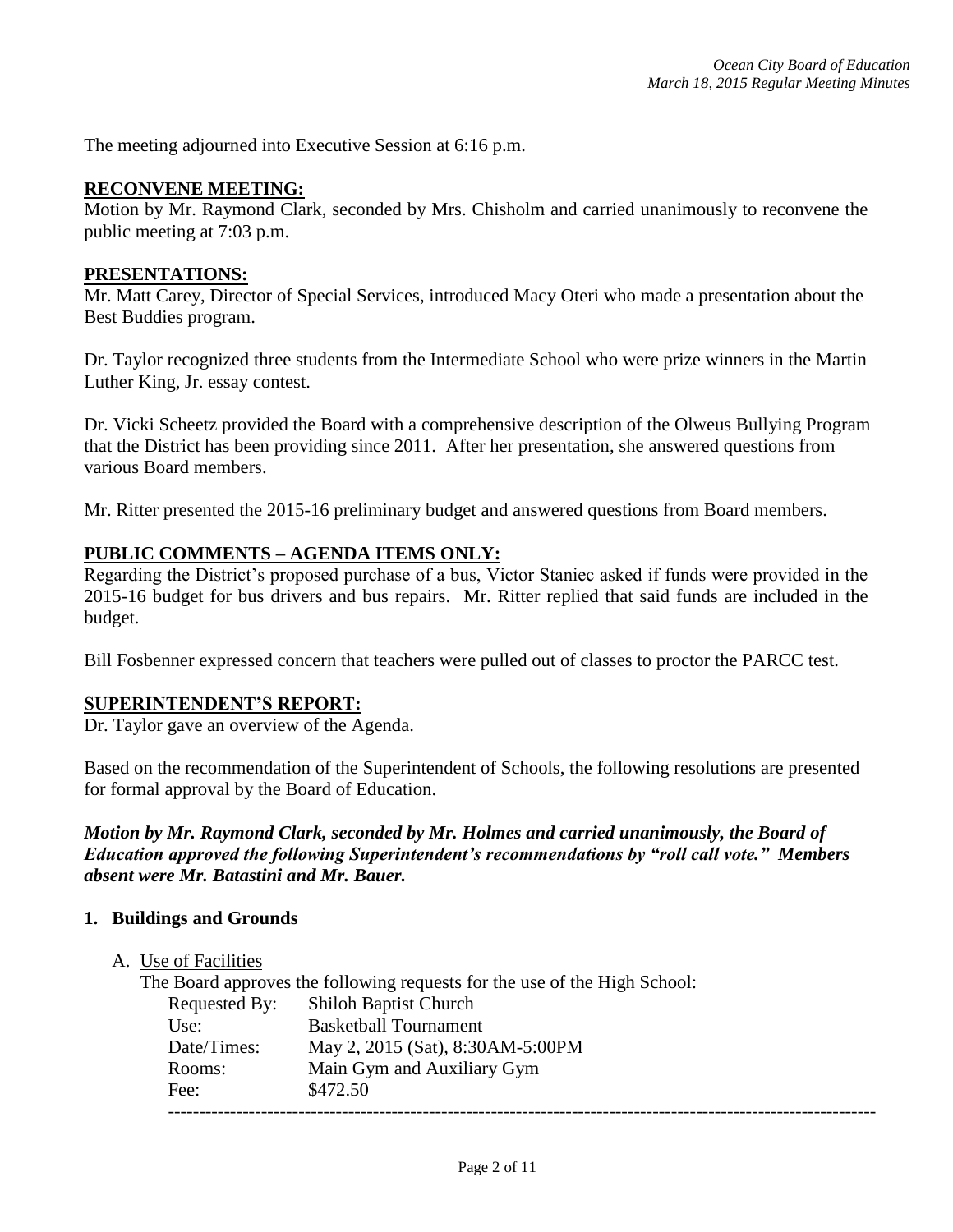| Requested By:<br>Use:<br>Date/Times:                                          | City of Ocean City<br><b>POPS Concert</b><br>September 20, 2015 (Sun), 11:30AM-10:00PM, set up, rehearsal, and<br>performance at 7:30PM                                                                                                                                                                                                                                                                                                                                                                                                                                                                                                                                                                                                                                                                                                                                          |
|-------------------------------------------------------------------------------|----------------------------------------------------------------------------------------------------------------------------------------------------------------------------------------------------------------------------------------------------------------------------------------------------------------------------------------------------------------------------------------------------------------------------------------------------------------------------------------------------------------------------------------------------------------------------------------------------------------------------------------------------------------------------------------------------------------------------------------------------------------------------------------------------------------------------------------------------------------------------------|
| Rooms:<br>Fee:                                                                | Classrooms F105 and F107, Auditorium<br>No charge                                                                                                                                                                                                                                                                                                                                                                                                                                                                                                                                                                                                                                                                                                                                                                                                                                |
| Requested By:<br>Use:<br>Date/Times:                                          | City of Ocean City<br>POPS Concert for students<br>September 21, 2015 (Mon), 9:00AM-10:00 set up with concert 10:00AM-<br>12:00PM                                                                                                                                                                                                                                                                                                                                                                                                                                                                                                                                                                                                                                                                                                                                                |
| Room:<br>Fee:                                                                 | Auditorium<br>No charge                                                                                                                                                                                                                                                                                                                                                                                                                                                                                                                                                                                                                                                                                                                                                                                                                                                          |
| Requested By:<br>Use:<br>Dates/Times:<br>Rooms:                               | City of Ocean City<br>Nor'Easters Soccer Games<br>June 20, 2015 (Sat), 4:30PM-10:00PM<br>June 26, 2015 (Fri), 4:30PM-10:00PM<br>June 28, 2015 (Sun), 4:30PM-10:00PM<br>July 3, 2015 (Fri), 4:30PM-10:00PM<br>July 5, 2015 (Sun), 4:30PM-10:00PM<br>July 11, 2015 (Sat), 4:30PM-10:00PM<br>July 12, 2015 (Sun) 4:30PM-10:00PM<br>July 19, 2015 (Sun), 4:30PM-10:00PM<br>July 24, 2015 (Fri), 1:00PM-10:00PM - Eastern Conference Playoffs<br>July 25, 2015 (Sat), 1:00PM-10:00PM - Eastern Conference Playoffs<br>July 26, 2015 (Sun), 4:30PM-10:00PM – Eastern Conference Playoffs<br>July 31, 2015 (Fri), 1:00PM-10:00PM<br>August 1, 2015 (Sat), 1:00PM-10:00PM - National Final Playoff<br>August 2, 2015 (Sun), 4:30PM-10:00PM - National Final Playoff<br>August 9, 2015 (Sun), 4:30PM-10:00PM<br>August 16, 2015 (Sun), 4:30PM-10:00PM<br>Locker Rooms, Outside Rest Rooms |
| Fee:<br><b>Informational Items</b>                                            | \$5,355.00                                                                                                                                                                                                                                                                                                                                                                                                                                                                                                                                                                                                                                                                                                                                                                                                                                                                       |
| Fire Drills<br>Ocean City High School<br>Ocean City Primary School            | February 27, 2015<br>Ocean City Intermediate School February 25, 2015<br>February 5, 2015                                                                                                                                                                                                                                                                                                                                                                                                                                                                                                                                                                                                                                                                                                                                                                                        |
| <b>Security Drills</b><br>Ocean City High School<br>Ocean City Primary School | February 18, 2015<br>Ocean City Intermediate School February 20, 2015<br>February 19, 2015                                                                                                                                                                                                                                                                                                                                                                                                                                                                                                                                                                                                                                                                                                                                                                                       |
|                                                                               | Buildings and Grounds Committee Report – Mr. Oves, Chairperson                                                                                                                                                                                                                                                                                                                                                                                                                                                                                                                                                                                                                                                                                                                                                                                                                   |

Mr. Oves gave a report of the Committee meeting.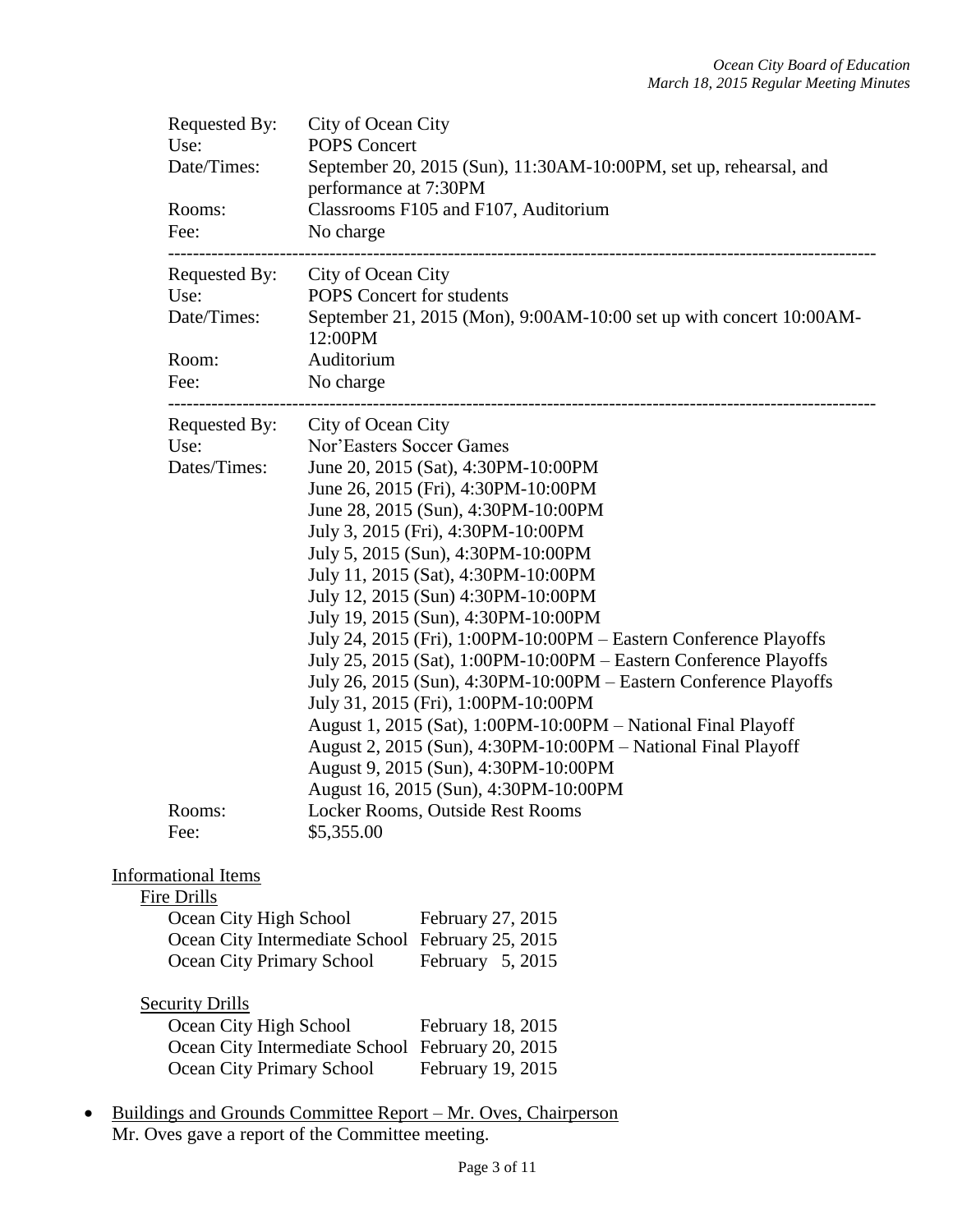# **2. Curriculum and Instruction**

# A. Out of District Placements

The Board of Education approves the following out-of-district student placement for the 2014-15 School Year:

| Placement                            | # of Students | District | Tuition  |
|--------------------------------------|---------------|----------|----------|
| <b>CMC</b> High School (shared time) |               |          | \$16,712 |

B. Revised School Calendar (Attachment #2.B)

The Board approves the revisions to the 2014-15 School Calendar:

- $\circ$  March 5<sup>th</sup> & 6<sup>th</sup> School Closed due to Inclement Weather
- o Last Day of School for Students and Graduation will be June 19, 2015
- o Tentative Graduation Date is June 19, 2015
- o Last Day for Staff will be June 24, 2015
- C. 2015-16 School Calendar (Attachment #2.C) The Board approves the attached 2015-16 School Calendar.
- D. High School Field Trip Request The Board approves the attached High School Field Trip list.

#### E. Textbook Adoptions

The Board adopts the following new textbooks for the 2015-16 school year.

- o *Units of Study in Opinion*, Information and Narrative Writing, Lucy Calkins (First Hand) 2013 for K-3
- o *Earth as a Living Planet*, Botkin and Keller (Kaye Pace), 2011 for AP Environmental Science
- o *Master ASL Level Two*, Jason E. Zinza (Sign Media, Inc.), 2015 for American Sign Language
- o *Realidades*, Boyles, Met, Sayers, Wargin (Pearson), 2014 for Spanish 1
- K. Harassment, Intimidation and Bullying (HIB) Case Findings The Board adopts and approves Harassment, Intimidation and Bullying (HIB) Case Findings as reported in the attached.

#### Informational Items

Out-of-School Suspension Reports for February 2015.

 Curriculum and Student Affairs Committee Report – Mrs. McAlister, Chairperson Mrs. McAlister gave a report of the committee meeting.

### **3. Finance**

- A. Bill List (Attachment #3.A) The Board approves payment of bills for March 2015 in the amount of \$1,586,368.74.
- B. Travel & Expense Reimbursement (Attachment #3.B) The Board approves the March 2015 list of Board of Education Members and School District Staff travel and related expense reimbursements.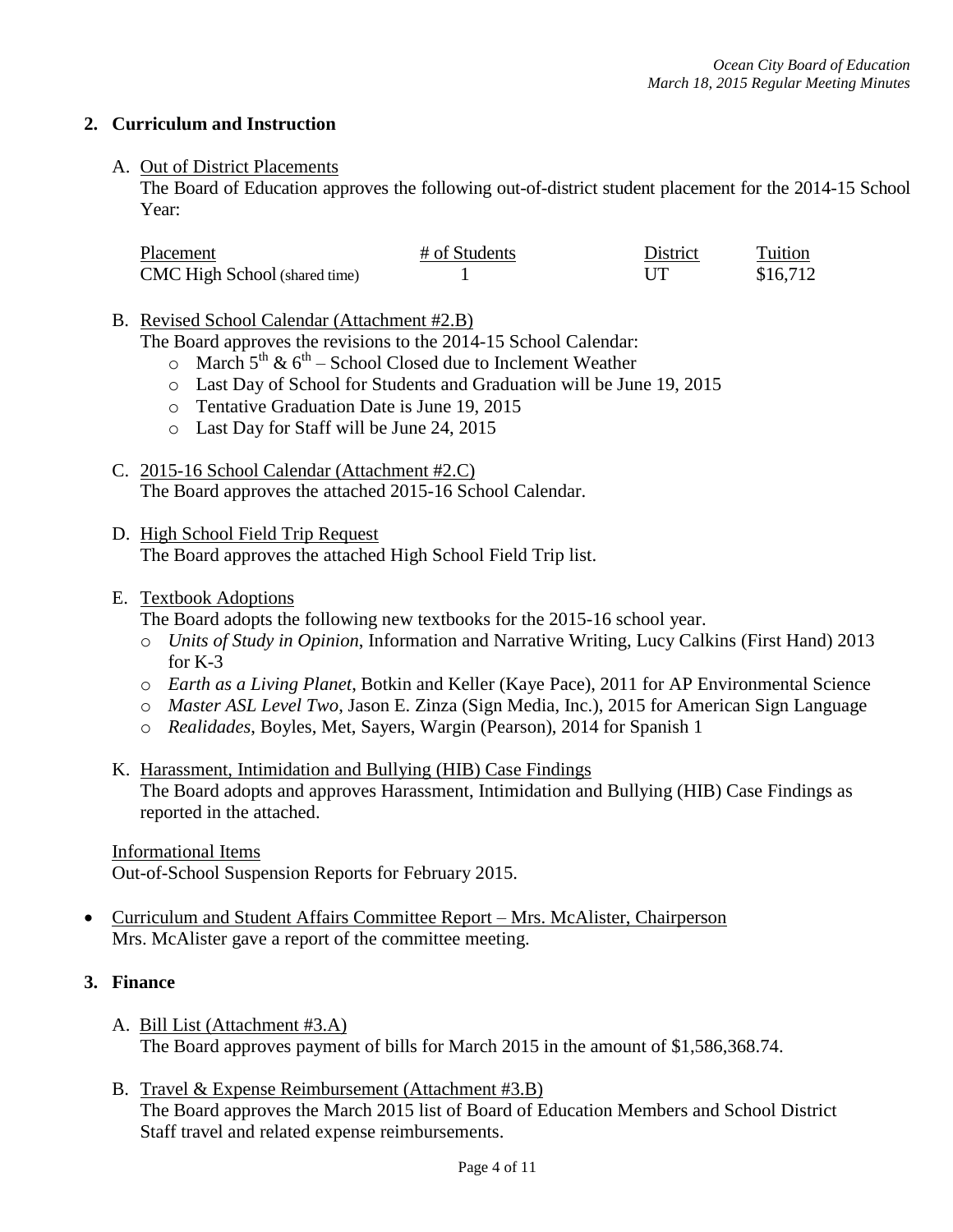C. Certified Per Pupil Costs and Certified Report of Enrollment and Attendance The Board accepts the 2013-14 Certified Per Pupil Costs and the 2013-14 Certified Report of Enrollment and Attendance.

# D. Tuition Rates

The Board approves the following tuition rates for the 2015-16 school year:

Kindergarten - \$12,000 Grades 1-5 - \$14,500 Grades 6-8 - \$16,000 Grades 9-12 - \$15,537 Learning/Language Disabilities - \$20,000 Behavioral Disabilities - \$41,000 Multiple Disabilities - \$35,000 Preschool Disabilities (Part Time) - \$20,000

# E. Tuition Contracts

The Board approves the following Ocean City High School 2015-16 Tuition Contracts with Corbin City, Longport, Sea Isle City, and Upper Township Boards of Education for full and shared-time regular and special education students:

Corbin City - \$296,503 Longport - \$201,981 Sea Isle City - \$1,273,365 Upper Township - \$10,929,773

F. Preliminary Budget

The Board approves the Preliminary Budget for the 2015-16 School Year.

BE IT RESOLVED: That the Ocean City Board of Education hereby adopts the preliminary budget for the school year 2015-16 as follows, subject to final approval or modification at the public hearing on April 29, 2015.

A. General Fund \$41,025,294

Amount to be raised by local taxes \$21,965,332

- B. Special Revenue Fund \$678,056
- C. Debt Fund \$2,925,108

Amount to be raised by local taxes \$2,591,509

and, BE IT FURTHER RESOLVED; that the Ocean City Board of Education approves the budget to be submitted to the County Superintendent of Schools for review and approval:

and, BE IT FURTHER RESOLVED; that the public hearing for the 2015-16 school year budget will be held on Wednesday, April 29, 2015, in the High School Community Room at 7:00 p.m., and will be followed by a regular meeting.

and, BE IT FURTHER RESOLVED; that the School Business Administrator/Board Secretary is authorized to advertise said tentative budget in the Ocean City Sentinel in accordance with the format required by the State Department of Education and according to law.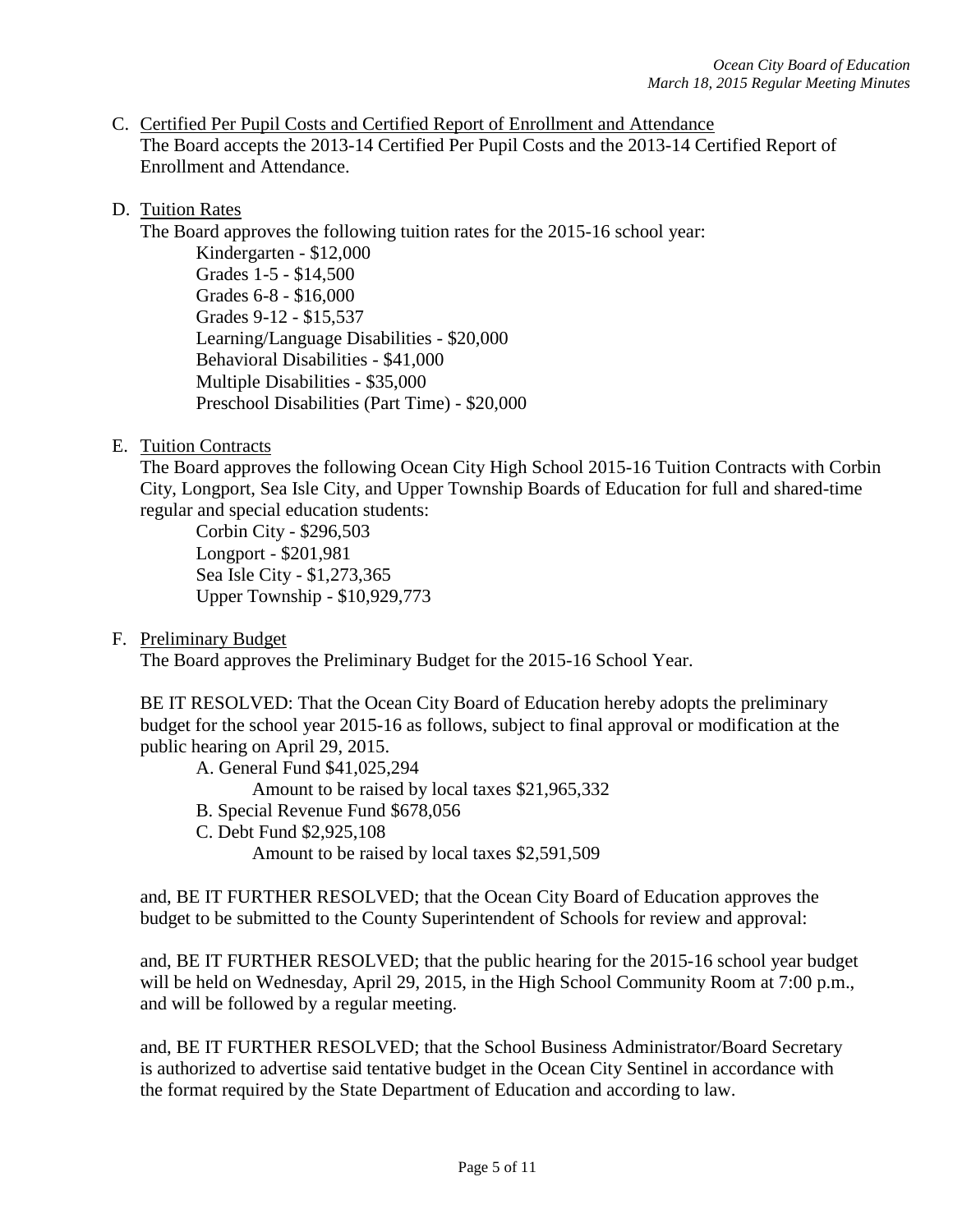#### G. Athletic Department Fees for Athletic Event Workers

The Board approves the following athletic fees, with no increase, for Athletic Event Workers for the 2015-16 school year:

| $2013$ TO senoor year.                      |                                          |
|---------------------------------------------|------------------------------------------|
| Football (Fall Sports)                      |                                          |
| Cashier                                     | \$40                                     |
| Collector                                   | \$35                                     |
| Guards                                      | \$35                                     |
| Announcer                                   | \$33                                     |
| Score/Clock Operator                        | \$33                                     |
| <b>Site Manager</b>                         | \$35                                     |
| Int. School Site Manager                    | \$32                                     |
| Site Manager at Away Events                 | \$50 Schools Outside League              |
| Site Manager at Away Events                 | \$35 Schools Within League               |
| <b>Filming of Football Games</b>            |                                          |
| Scrimmage                                   | \$65                                     |
| (Plus Travel \$.31 mile)                    |                                          |
| Game (Plus Travel \$.31 mile)               | \$110                                    |
| <b>Basketball/Wrestling (Winter Sports)</b> |                                          |
| (Basketball/2 Games)<br>Cashier             | \$50                                     |
| (Wrestling/1 Match)                         | \$ 35 (Tri Match \$50) (Quad Match \$60) |
| Collector (Basketball)                      | \$42                                     |
| (Wrestling/1 Match)                         | \$ 32 (Tri Match \$40) (Quad Match \$50) |
| (Basketball/2 Games)<br>Guard               | \$40                                     |
| (Wrestling/1 Match)                         | \$32 (Tri Match \$40) (Quad Match \$50)  |
| (Basketball/1 Game)<br>Clock                | \$42                                     |
| Clock/Announcer (Wrestling/1 Match)         | \$40 (Tri Match \$50) (Quad Match \$60)  |
| Scorekeeper (Basketball/1 Game)             | \$42                                     |
| Announcer (Basketball/1 Game)               | \$36                                     |
| Site Manager                                | \$35                                     |
| Int. School Site Manager                    | \$33                                     |
| Spring (all sports)                         |                                          |
| <b>High School</b>                          | \$35                                     |
| <b>Intermediate School</b>                  | \$33                                     |
|                                             |                                          |

H. New Jersey Safe Routes to School Resolution (Attachment #3.H) The Board approves the attached Resolution to support the New Jersey Safe Routes to School program.

I. Joint Transportation Agreement

The Board approves the 2014-15 Joint Transportation Agreement with the Upper Township Board of Education. Upper Township (host) will transport one Ocean City (joiner) student along with three Upper Township students to YALE School on Route No. YALCST starting December 8, 2014 to March 1, 2015, at a joiner cost of \$1,538.84.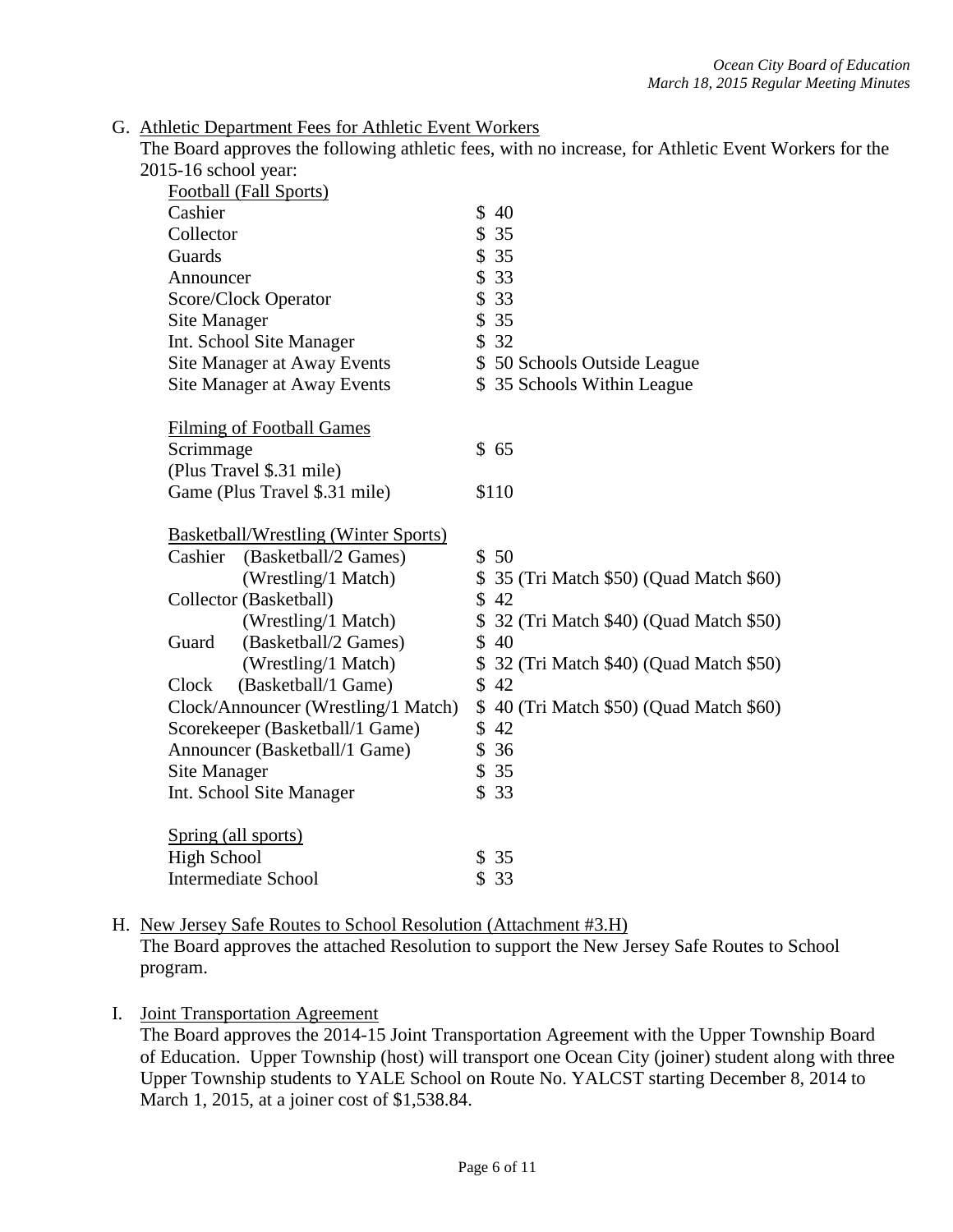# **4. Personnel** (All motions are upon Superintendent's recommendation:)

- A. Substitutes (Attachment #4.A) The Board approves the attached criminal history approved/HIB trained substitutes for the 2014-15 school year.
- B. High School Co-Curricular Sponsors, Stipends, and Volunteer (Attachment #4.B) The Board approves the attached criminal history approved/HIB trained co-curricular sponsors, stipends and volunteer for the 2014-15 school year.
- C. High School Technician and Stipend The Board approves Gregory Wheeldon, spring play technician, at a stipend of \$30 per hour, total hours not to exceed 28 hours.
- D. High School Teacher and Stipend The Board approves Charles Dolinsky, High School Special Education Teacher, to accompany a student on a co-curricular activity, at a stipend of \$30 per hour, not to exceed 30 hours.
- E. Revised Leave of Absence High School Certificated Staff (Attachment #4.E) The Board approves Employee #2499, a revised paid leave of absence, effective December 12, 2014 through ½ day March 12, 2015 and an unpaid FMLA/NJFLA leave of absence, effective ½ day March 12, 2015 through June 30, 2015.
- F. Leave Replacement High School Supportive Staff The Board approves Janice Hillemann, leave replacement High School Library Aide, effective March 19, 2015 through on or before June 30, 2015, at \$14.84 per hour, 8 hours per day.
- G. New Job Descriptions (Attachment #4.G)

The Board approves the attached new job descriptions for the following positions: Primary School Guidance Counselor Intermediate School Guidance Counselor High School Guidance Counselor School Social Worker (Mental Health)

H. High School Credit Completion Teachers and Stipends

The Board approves the following High School credit completion teachers, effective May 26, 2015 through June 9, 2015, including two Saturdays, on a rotating basis, at a rate of \$30 per hour, total program not to exceed 118 hours (actual number of hours based on student enrollment):

Christian Clark Matthew Oster Rebecca Santoro

I. High School Extension Program Credit Completion Teacher and Stipend

The Board approves Margaret Corcoran, High School Extension Program credit completion teacher, effective four Saturdays, May 2, 2015 through June 6, 2015, total program not to exceed 28 hours (actual number of hours based on student enrollment).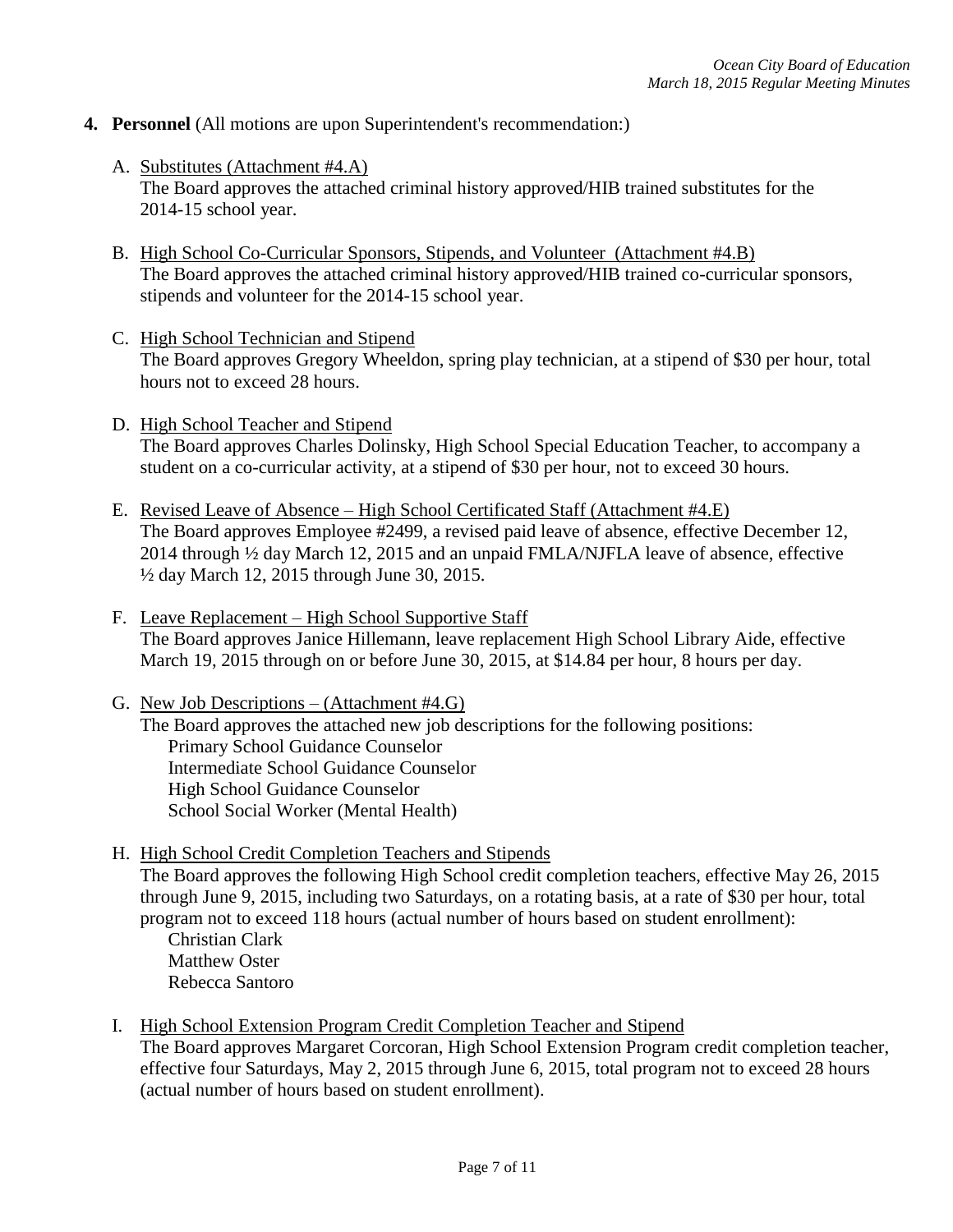J. High School Summer School Teacher and Stipend

The Board approves Mary McDowell Campo, academic support/student services for the High School summer school program, at a rate of \$30 per hour, effective June 25, 2015 through August 15, 2015, program not to exceed 25 hours (actual number of hours based on student enrollment).

- K. Child Study Team Summer Employment and Stipends (Attachment #4.K) The Board approves the attached Child Study Team employment and stipends for summer 2015, with total number of hours based on School District need.
- L. School Nurses for Summer School and Stipends The Board approves Alice Wolf and Connie Meng, School Nurses on a rotating basis, for summer 2015, at a rate of \$30 per hour, total program not to exceed 100 hours.
- M. Substitute School Nurse for Summer School and Stipends The Board approves Jill Geller, Substitute School Nurse for summer 2015, at a rate of \$20 per hour.
- N. Extended School Year Aide Rate The Board approves the extended school year aide rate of \$15 per hour, for summer 2015.
- O. High School Extended School Year Teachers, Aides, and Stipends (Attachment #4.O) The Board approves the attached High School extended school year teachers, aides, and stipends, for summer 2015.
- R. Revised Leave of Absence High School Certificate Staff (Attachment #4.R) The Board approves the revised leave of absence for employee #1369, pending the outcome of the required mental and physical examination as consistent with N.J.S.A. 18A:16-2.
- Negotiations Committee Report Mr. Bauer, Chairperson Mr. Joseph Clark gave a report of the Committee meeting.

# **5. Policy**

A. Policies –  $1<sup>st</sup>$  Reading

The Board approves the following replacements, additions and or deletions to the Board Policy and/or Regulation Manuals.

- 1. Revised Policies
	- a. 7510 Use of Facilities
	- b. 8630 Bus Driver Responsibility

# B. Bylaw –  $1<sup>st</sup>$  Reading

The Board approves the following replacements, additions and or deletions to the Board Bylaws:

- 1. New Bylaw:
	- a. 0170 Use of Communication Technologies by Board Members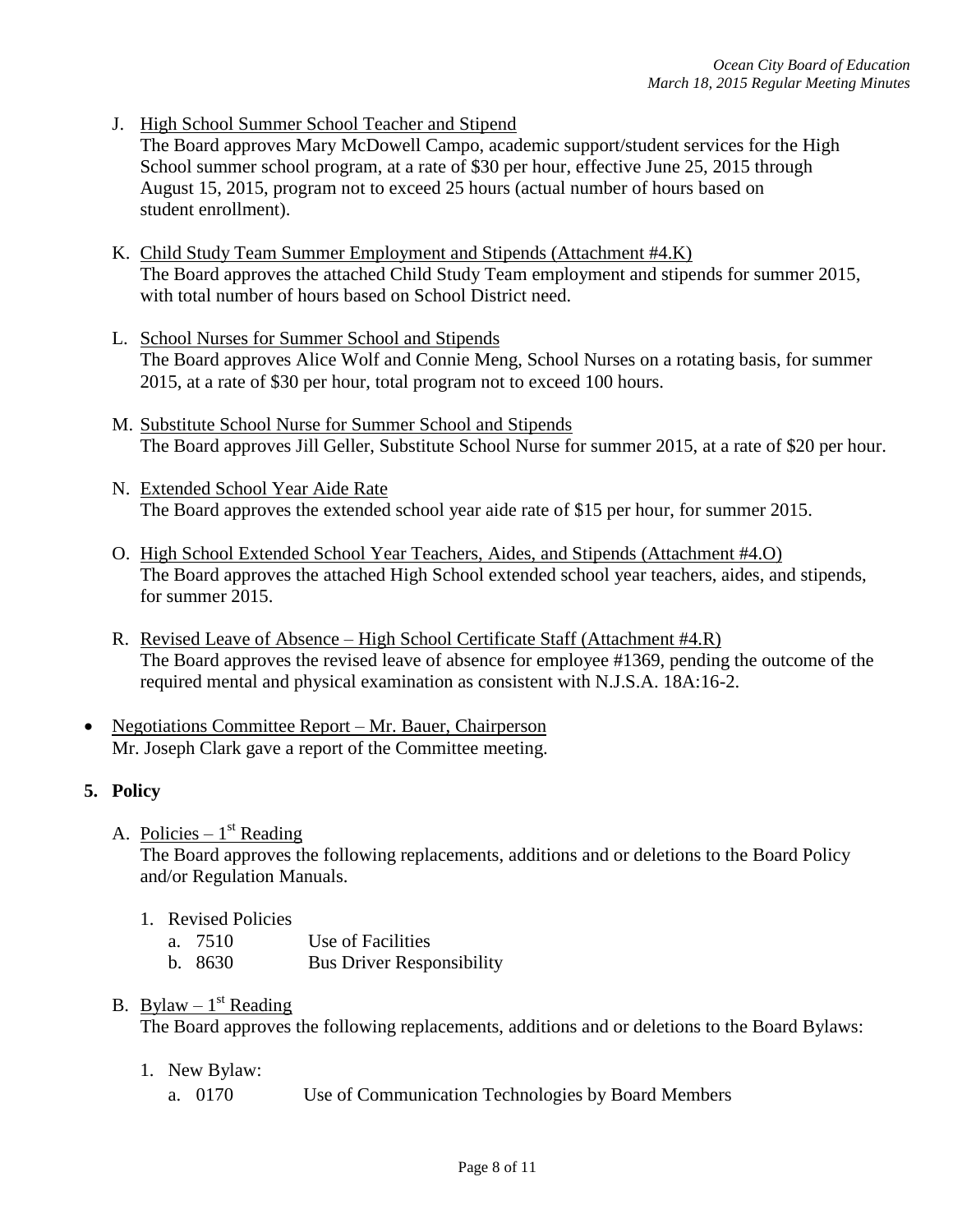#### C. Policies – 2nd Reading

The Board approves the following replacements, additions and or deletions to the Board Policy and/or Regulation Manuals.

- 1. Revised Policies
	- a. 2622 Student Assessment
	- b. 6641 Pupil Meal Charges
- Policy Committee Report Ms. Gallelli-Keyes, Chairperson Ms. Gallelli-Keyes gave a report of the Committee meeting.

# **6. Public Relations**

• Public Relations Committee Report – Mr. Raymond Clark, Chairperson Mr. Raymond Clark gave a report of the Committee meeting.

*Motion by Ms. Gallelli-Keyes, seconded by Mr. Oves and carried unanimously, the Board of Education (Ocean City Representatives) approved the following Superintendent's recommendations by "roll call vote." Members absent were Mr. Batastini and Mr. Bauer.*

#### **1. Buildings and Grounds**

B. Use of Facilities **(Ocean City Representatives Only)** The Board approves the following request for the use of the Intermediate School and Primary School:

| Intermediate School |                                                                              |
|---------------------|------------------------------------------------------------------------------|
| Requested By:       | City of Ocean City Recreation Department                                     |
| Use:                | <b>Morning Sports Program</b>                                                |
| Dates/Times:        | June 22-July 3, 2015 (Mon-Fri), 8:30AM-12:30PM                               |
|                     | July 13-August 7, 2015 (Mon-Fri), 8:30AM-12:30PM                             |
| Rooms:              | Haven Avenue Fields, Outdoor Basketball Courts, Indoor Rest Rooms*           |
|                     | (*Not available July 3)                                                      |
| Fee:                | No charge                                                                    |
| Requested By:       | City of Ocean City Recreation Department                                     |
| Use:                | <b>Field Hockey Camp</b>                                                     |
| Dates/Times:        | July 6-10, 2015 (Mon-Fri), 8:00AM-12:00PM                                    |
| Rooms:              | Gym (July 6) and Gym (July 7-10 rain only); All Fields and Indoor Rest Rooms |
| Fee:                | No charge                                                                    |
| Requested By:       | City of Ocean City Recreation Department                                     |
| Use:                | Field Hockey Pick-Up Games/Clinics                                           |
| Dates/Times:        | June 23-July 30, 2015 (Tues & Thurs), 5:00PM-7:30PM                          |
| Room:               | Fields (Cage – $18^{th}$ & Bay Avenue)                                       |
| Fee:                | No charge                                                                    |
|                     |                                                                              |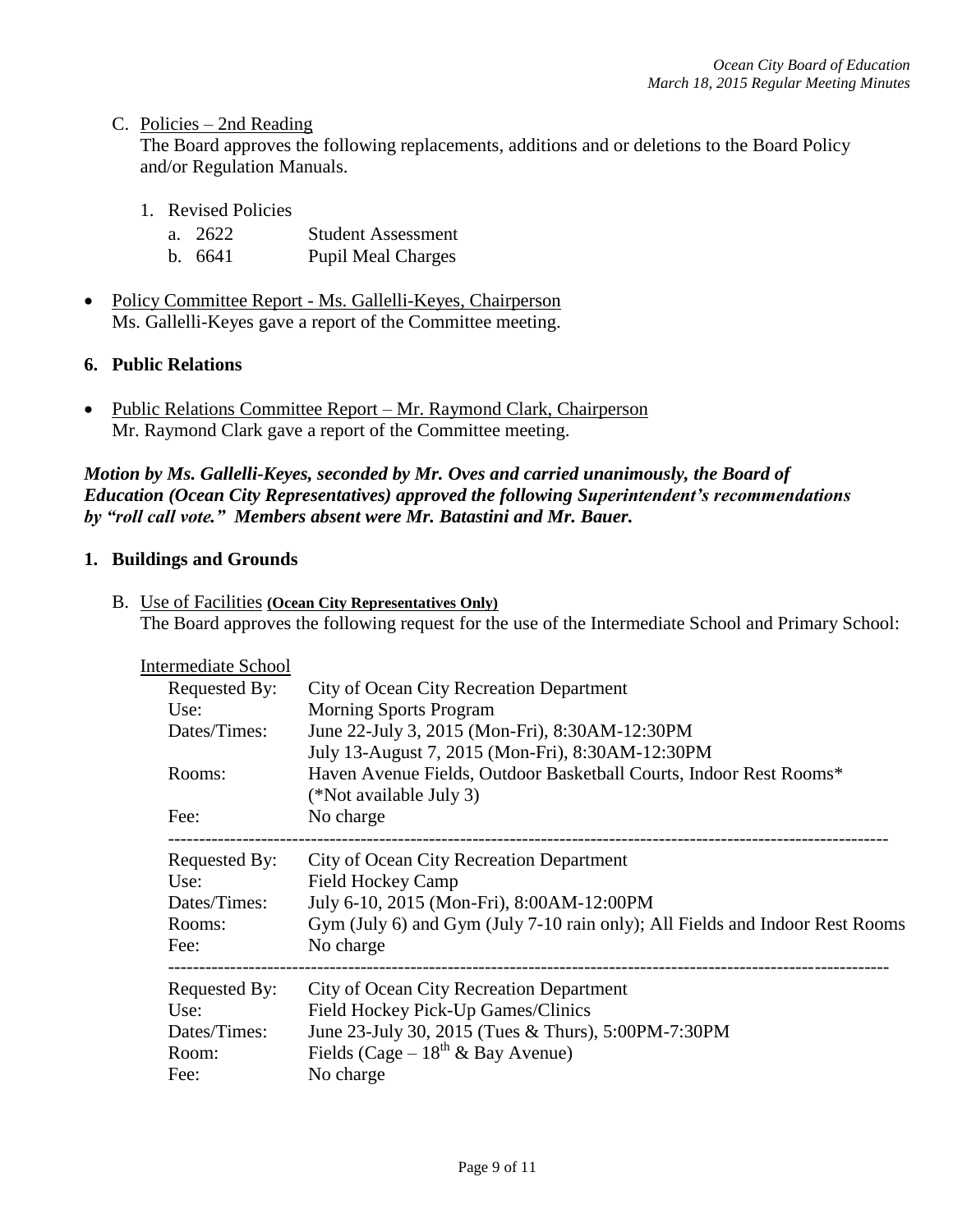| <b>Primary School</b> |                                                    |
|-----------------------|----------------------------------------------------|
| Requested By:         | Ocean City PTA                                     |
| Use:                  | <b>Scholastic Book Fair</b>                        |
| Date/Times:           | April 17, 2015 (Fri), 9:00AM-3:00PM, set up        |
|                       | April 20-24, 2015 (Mon-Fri), 9:00AM-3:00PM – event |
| Rooms:                | Classrooms 506 and 507                             |
| Fee:                  | No charge                                          |
|                       |                                                    |

### **2. Curriculum and Instruction**

- F. Intermediate School Field Trip Request **(Ocean City Representatives Only)** The Board approves the attached Intermediate School Field Trip list.
- G. Summer School Program Intermediate School **(Ocean City Representatives Only)** The Board approves the JAVA Camp for students entering 7<sup>th</sup> and 8<sup>th</sup> grades July 27, 2015 – July 31, 2015.
- H. Summer 21<sup>st</sup> Century Challenge Program- Intermediate School (Ocean City Representatives Only) The Board approves the Summer 21<sup>st</sup> Century Challenge Program for the Intermediate School from July 6, 2015 – July 17, 2015.
- I. Summer School Program Intermediate School **(Ocean City Representatives Only)** The Board approves the Wilson Reading Summer Program/Clinic for Intermediate School students July 6, 2015 – July 23, 2015.
- J. Summer School Program Primary School **(Ocean City Representatives Only)** The Board approves the ELL Summer School Program for students entering into Kindergarten through  $4<sup>th</sup>$  grades from July 6, 2015 – July 30, 2015.

### **3. Finance**

- J. Transportation Bid Award **(Ocean City Representatives Only)** Bids were accepted on March 3, 2015 for transportation of two Ocean City resident students from Pleasantville to the Ocean City Intermediate School beginning March 18, 2015 – June 30, 2015 (Route PVLOCIS.) There was one bidder, Senior Transportation. The Board awards the contract to Senior Transportation at the rate of \$175 per day.
- K. Donations **(Ocean City Representatives Only)** The Board accepts the following donations from the OC PTA for the Intermediate and Primary Schools:

| Intermediate School<br>Annual $7th$ & $8th$ Grade Battle of the Books Prizes                                                                                                                                      | \$ 800.00                                    |
|-------------------------------------------------------------------------------------------------------------------------------------------------------------------------------------------------------------------|----------------------------------------------|
| Primary School<br>Pi-Rate Reading Challenge Gift Cards & Supplies<br>iPad Keyboards with stands for 3 <sup>rd</sup> Grade Classrooms<br>Buddy Bench for the Playground<br>Cinco de Mayo Celebration for 3rd Grade | \$300.00<br>\$5,898.20<br>\$508.48<br>400.00 |